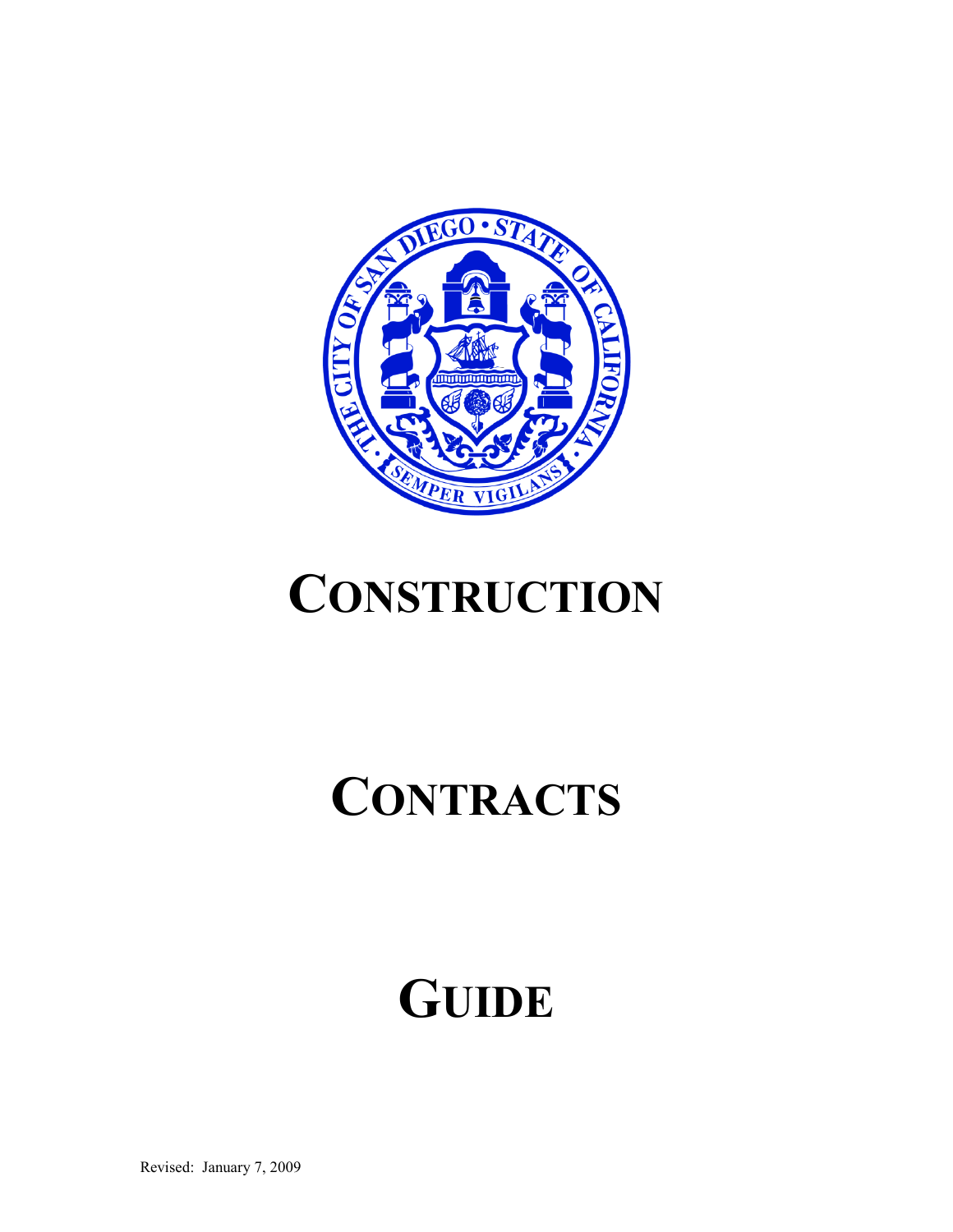# *Disclaimer:*

*The information contained in this document is paraphrased from many legal documents that are lengthy. Therefore, for complete accuracy, one is referred to those documents in their entirety.* 

*This discussion is an overview of the City of San Diego's (City) policies and procedures. You should procure a copy of the Standard Specifications for Public Works Construction, "Greenbook", if you are going to work on City and other public agency contracts.*

Goal:

The Goal of this Guide is to provide an understanding of how the City manages its Construction Contracting Program to encourage bidding and to develop successful business relationships.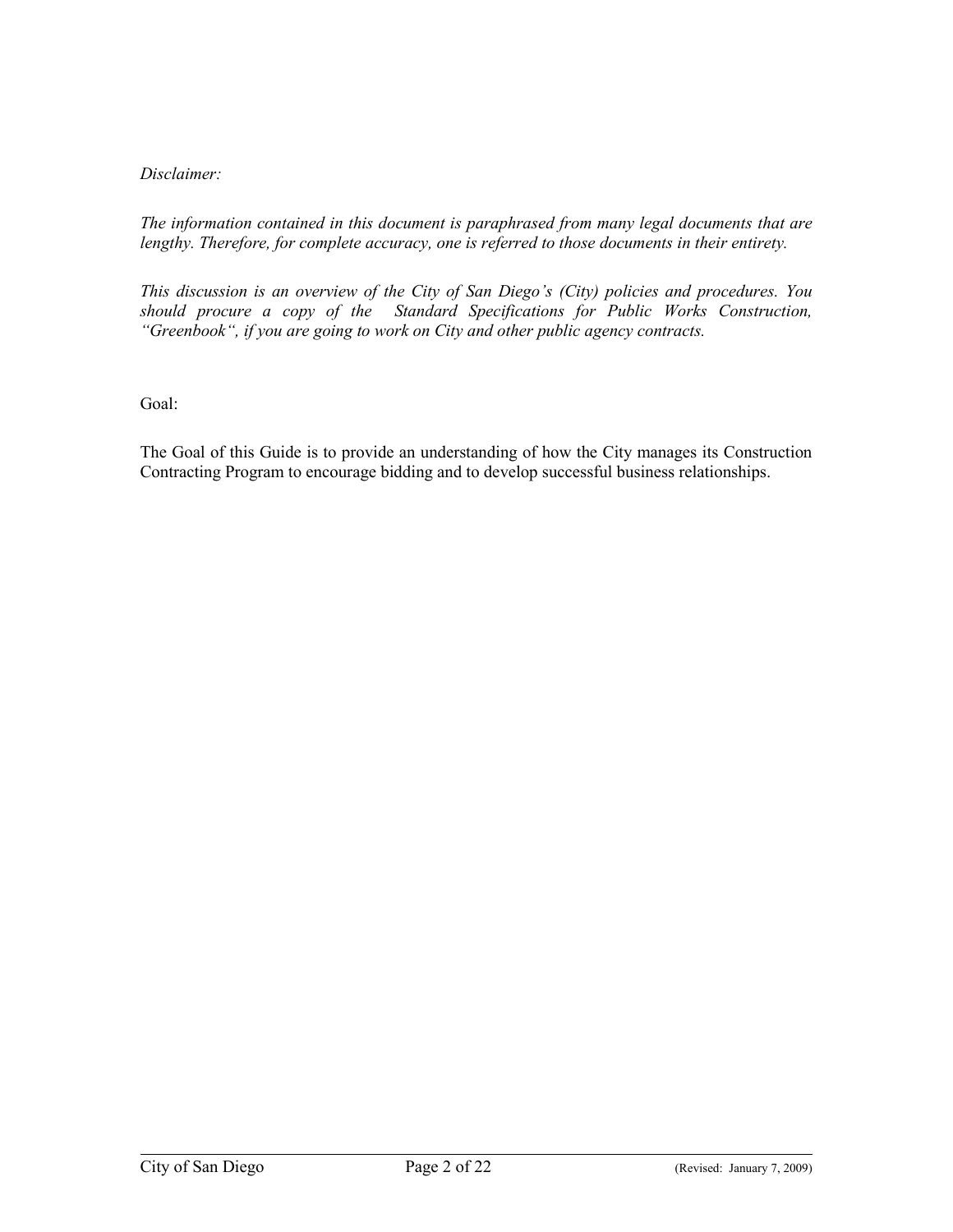# **Table of Contents**

| Departments within the City that implement the majority of the Capital Improvement |  |
|------------------------------------------------------------------------------------|--|
|                                                                                    |  |
|                                                                                    |  |
|                                                                                    |  |
|                                                                                    |  |
|                                                                                    |  |
|                                                                                    |  |
|                                                                                    |  |
|                                                                                    |  |
|                                                                                    |  |
|                                                                                    |  |
|                                                                                    |  |
|                                                                                    |  |
|                                                                                    |  |
|                                                                                    |  |
|                                                                                    |  |
|                                                                                    |  |
|                                                                                    |  |
|                                                                                    |  |
|                                                                                    |  |
|                                                                                    |  |
|                                                                                    |  |
|                                                                                    |  |
|                                                                                    |  |
|                                                                                    |  |
|                                                                                    |  |
|                                                                                    |  |
| You Must Comply with Equal Opportunity Contracting Requirements  11                |  |
|                                                                                    |  |
|                                                                                    |  |
|                                                                                    |  |
|                                                                                    |  |
|                                                                                    |  |
|                                                                                    |  |
|                                                                                    |  |
|                                                                                    |  |
|                                                                                    |  |
|                                                                                    |  |
|                                                                                    |  |
|                                                                                    |  |
|                                                                                    |  |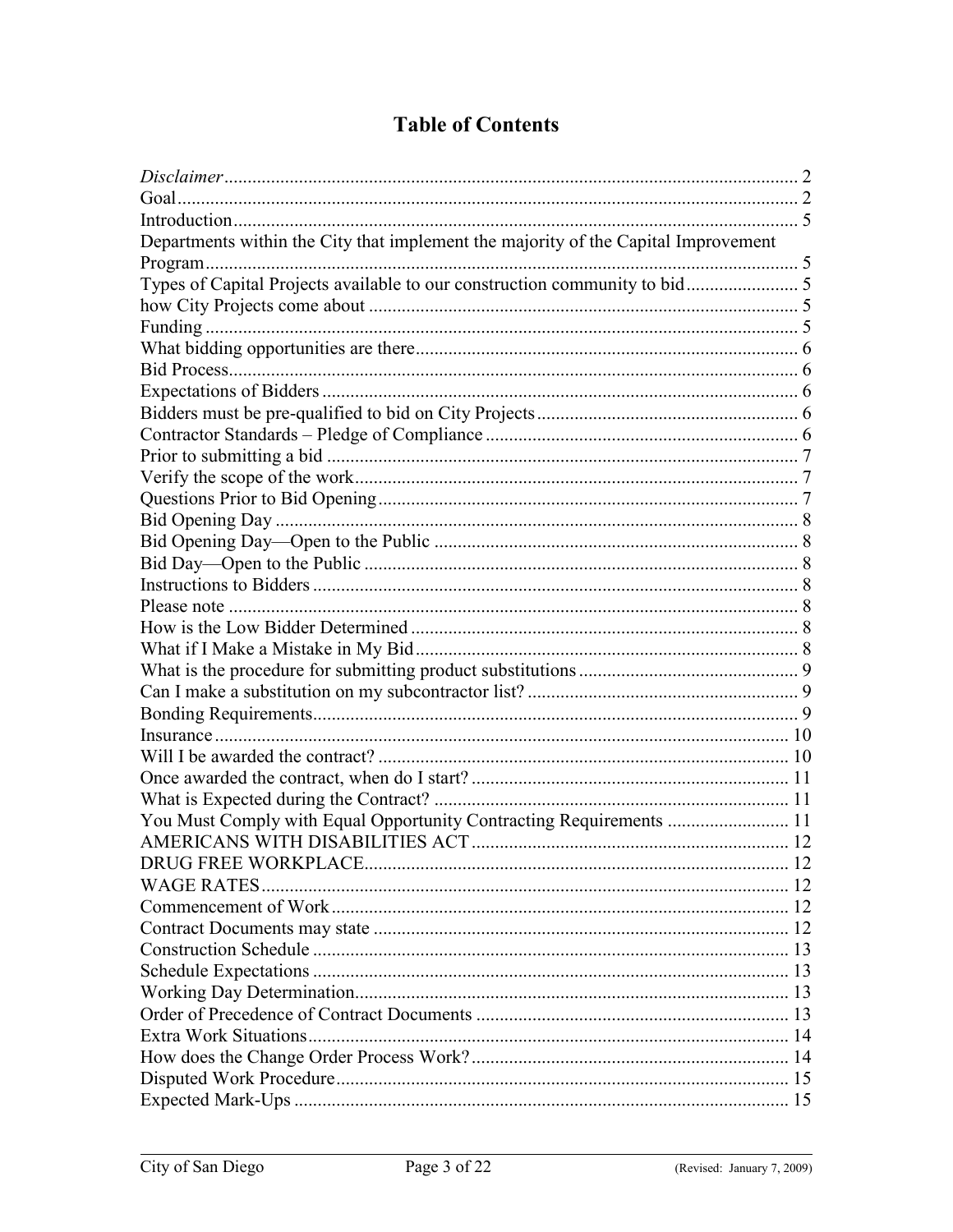| Sanitation |  |  |
|------------|--|--|
|            |  |  |
|            |  |  |
|            |  |  |
|            |  |  |
|            |  |  |
|            |  |  |
|            |  |  |
|            |  |  |
|            |  |  |
|            |  |  |
|            |  |  |
|            |  |  |
|            |  |  |
|            |  |  |
|            |  |  |
|            |  |  |
|            |  |  |
|            |  |  |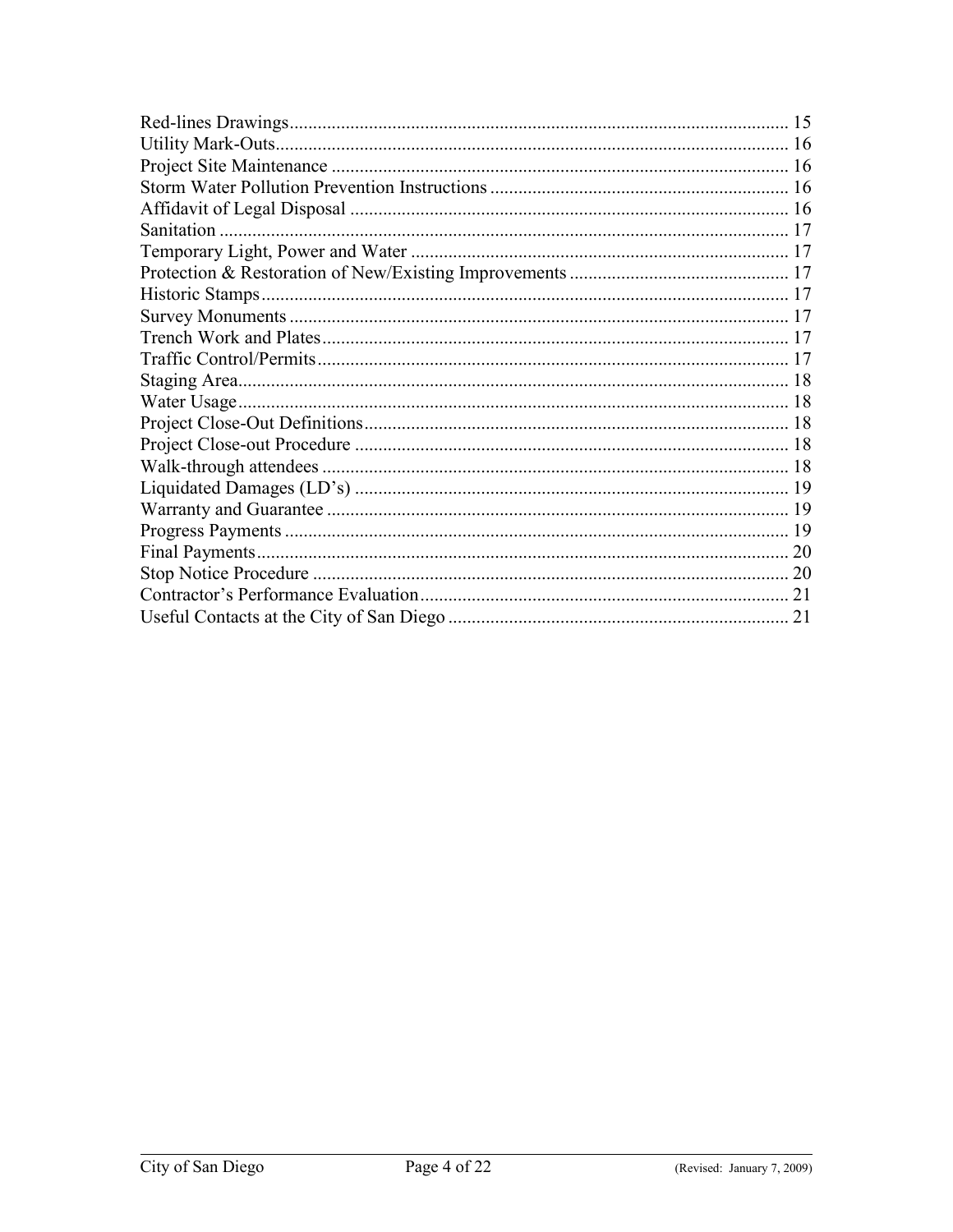# **INTRODUCTION**

# **Departments within the City that implement the majority of the Capital Improvement Program are:**

- Engineering & Capital Projects
- Utilities (Water & Metropolitan Wastewater)
- Transportation

### **Types of Capital Projects available to our construction community to bid are:**

- Buildings: Police and Fire Stations, Libraries, Recreation Centers;
- Parks: Tot lots, trails, nature areas, ball fields, joint use fields;
- Sewer and Water infrastructure: Conveyance pipeline projects, pump stations; treatment plants, reservoirs;
- Bridges: Repairs, replacements, new;
- Roadways: Bike lanes, re-alignments, street signals and lights, enhancement projects, traffic planning, traffic control;
- Street and Sidewalk Maintenance: Slurries, overlays, (sidewalk replacement tree root related);
- Storm Drain installations, repairs, replacements.

#### **A little about how City Projects come about:**

Projects are determined by needs lists, traffic data, studies of future needs based upon anticipated growth in areas, repair and maintenance reviews, safety concerns, community involvement, etc.

#### **Funding:**

First, State and Federal funds are sought to implement projects. Examples of such funding sources are Transnet (State) and HBRRP (Federal/Local Highway Bridge Replacement and Rehabilitation Program) EPA grants, State Water Resources Control Board grants or loans. These projects require prevailing wages and may have mandatory minority and women owned business participation. Most State and Federal funding sources do require a wide outreach effort.

Second, if that funding does not become available, local funds are programmed. Examples of local funding sources are Transient Occupancy Tax (TOT), developer impact fees, Gas tax, water and sewer fees, etc.

Funding is coordinated between the Mayor's Office and the City Council to implement projects. This information is printed in the City's budget document, annually.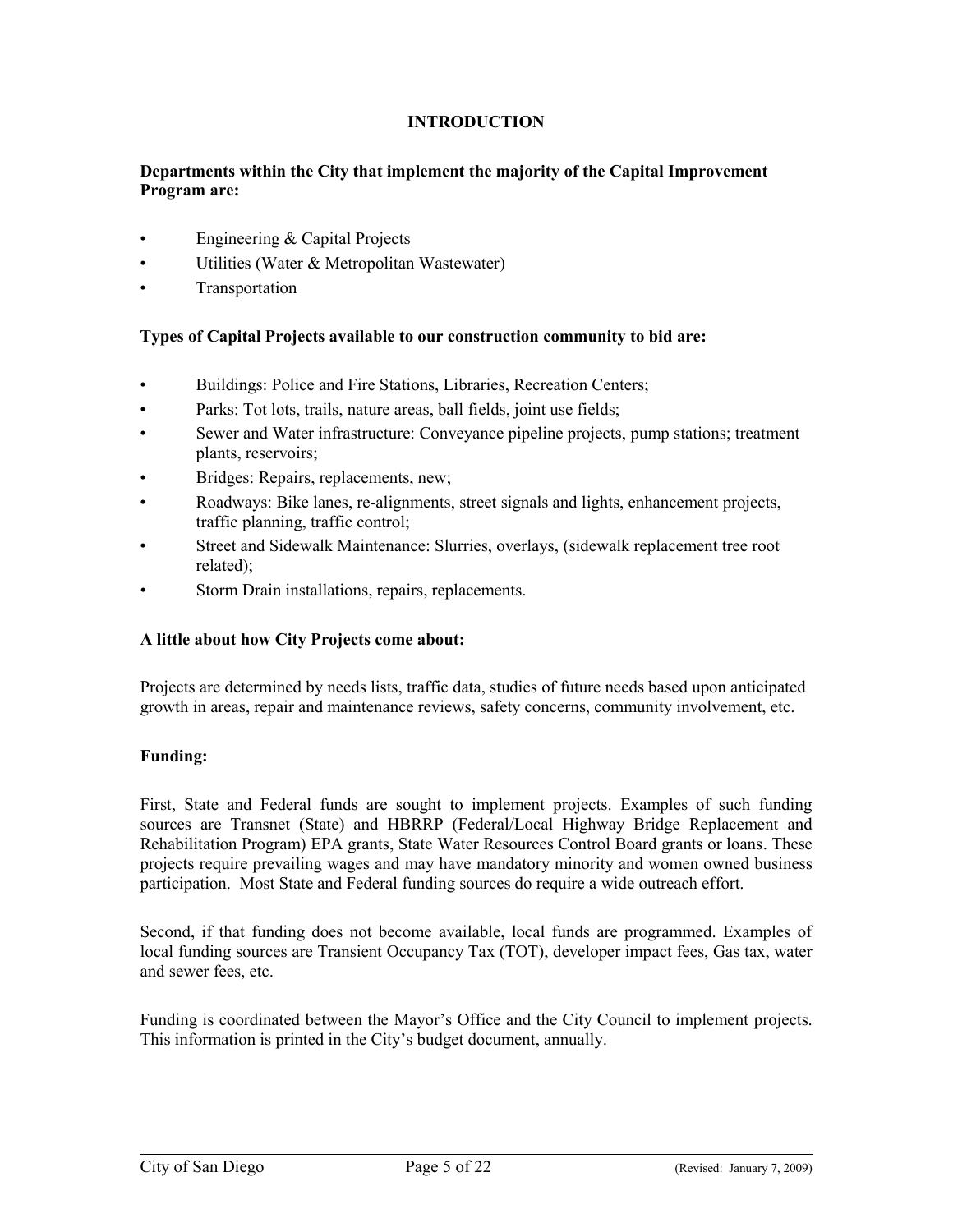# **What bidding opportunities are there?**

### Option 1 Design/Bid/Build (low Bid):

The majority of City Capital Improvement Projects are advertised for award to the —lowest responsible/reliable bidder." The Minor Construction Participants List is included in this process.

#### Option 2 Design/Build:

Specialty projects, for example, Stadiums, Animal Shelters, Convention Centers, Pump Stations, are generally done using this method. In this case, the City hires a designer/contractor team to design and construct a project.

#### **Bid Process:**

- Projects are advertised in the San Diego Daily Transcript, the City's Newspaper of Record;
- Projects are advertised daily with each project advertised for one day.
- See also the City's website: http://www.sandiego.gov/Department-Purchasing /bidscontracts/Website ads run the life of the bidding period.
- The City also utilizes Construction Bidboard (E-Bidboard) to list its advertised projects. Interested parties may access the link at<http://www.sandiego.gov/bids-contracts/>and clicking — Ebidboard". E-bidboard may also be accessed via http://www.sandiego.gov/engineering-cip/services/consultcontract/advertising.shtml and clicking on —ity projects on Ebidboard.

#### **Expectations of Bidders:**

#### **Bidders must be pre-qualified to bid on City Projects:**

As of February 1, 2003 Contractors who intend to bid on Public Works Projects over \$250,000 for the City of San Diego must be pre-qualified. Bids from Contractors who have not been prequalified, and bids that exceed the maximum dollar amount at which Contractors are prequalified, will be deemed non-responsive and ineligible for award

Contractors are encouraged to submit their pre-qualification questionnaire and financial statements to the City of San Diego Engineering and Capital Projects Department, Pre-Qualification Program, 1010 Second Avenue, Suite 1200, San Diego, CA 92101 or if you have any questions, or need additional information, please call 619.533.3125.

#### **Contractor Standards – Pledge of Compliance:**

City contracts, including public works construction projects, are now subject to City of San Diego Municipal Code § 22.3224 as amended 11/24/08 by ordinance O-19808. All bidders should be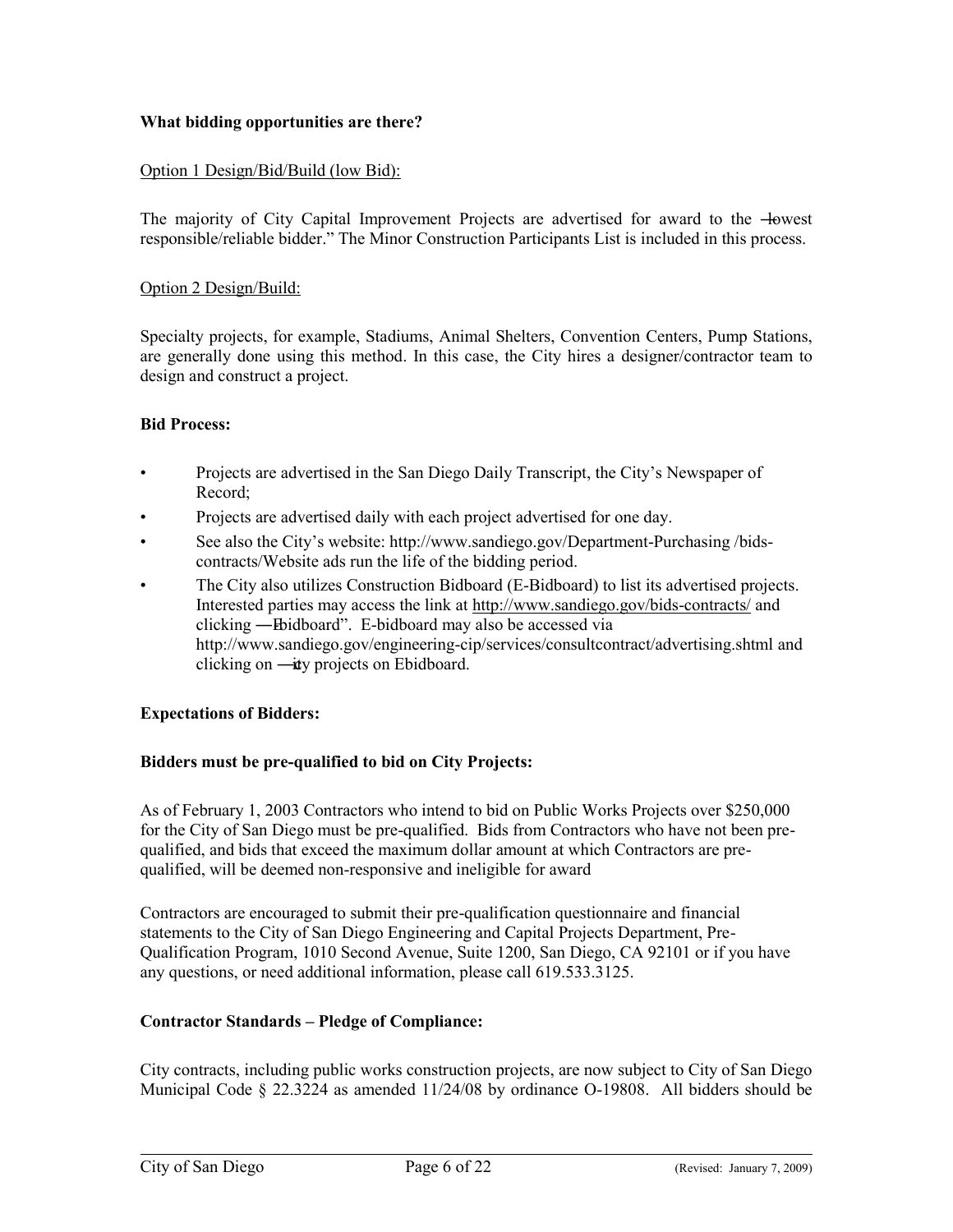aware that the requirements apply to Contractors and all Subcontractors whose contracts are greater than \$50,000.

Upon award, amendment, renewal, or extension of such contracts, Contractors shall complete a Pledge of Compliance attesting under penalty of perjury that they complied with the requirements of this section.

Contractors shall ensure that their Subcontractors whose subcontracts are greater than \$50,000 in value complete a Pledge of Compliance attesting under penalty of perjury that they complied with the requirements of this section. Subcontractors may access the Pledge of Compliance at: http://www.sandiego.gov/purchasing/pdf/contractor\_standards\_questionnaire.pdf

Contractors shall include in each subcontract agreement, language which requires Subcontractors to abide by the provisions of City of San Diego Municipal Code § 22.3224. A sample provision is as follows:

Compliance with San Diego Municipal Code § 22.3224 : Subcontractor acknowledges that it is familiar with the requirements of San Diego Municipal Code section 22.3224 (—Cotractor Standards<sup>3</sup>), and agrees to comply with requirements of that section.

#### **Prior to submitting a bid, ensure you have:**

- The correct contractor license;
- Obtained the applicable bonds for the project;
- Obtained the proper insurances;
- Followed applicable wage rate criteria;
- Complied with all provisions of the Equal Opportunity Contracting Program (Refer to the EOCP section of the project specifications for specific requirements).

# **Verify the scope of the work thoroughly:**

- Read the soils report for project implementation;
- Read terms/conditions of permits associated with the project;
- Read the monitoring and mitigation components;
- Others—READ YOUR BID DOCUMENTS!
- Fully understand the intent behind the project;
- Visit the site for logistics, reasonable interpretations of the documents, equipment and material staging;
- Bid the project as it is specified, do not make an assumption that changes will be granted afterwards.

# **Questions Prior to Bid Opening:**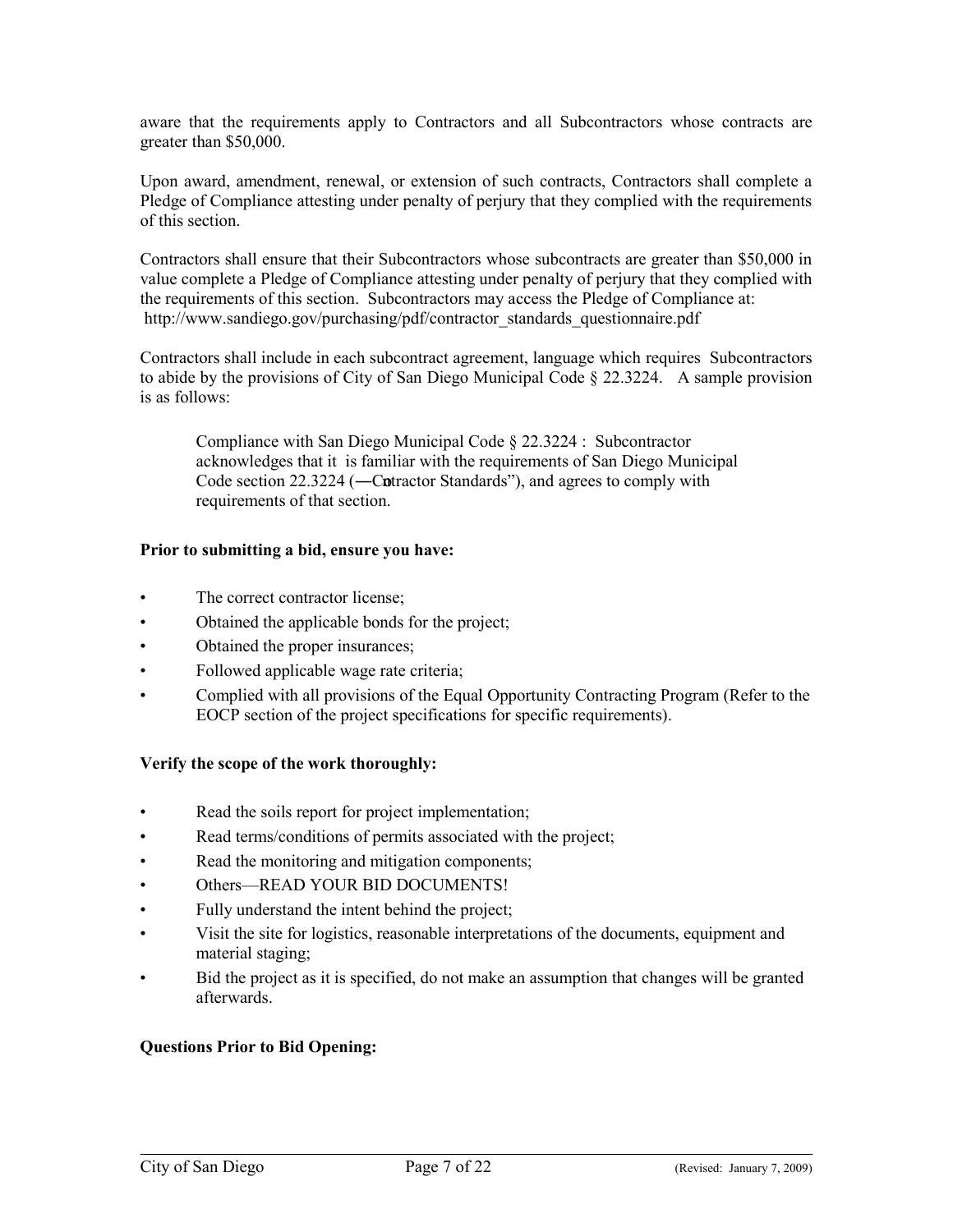- For questions about the bidding process/procedures, call the Purchasing  $&$  Contracting Department, Senior Contract Specialist;
- For questions regarding scope of work, call the Project Manager;
- For questions regarding the City's Subcontractor Outreach Program (SCOP), call the Equal Opportunity Contracting Program, Program Manager;
- Contact information can be found in the project bid documents.

# **Bid Opening Day:**

Bid openings are open to the public. All bids are read aloud on the date, place, and time noted in the bid documents, in a meeting that is open to the public. Bids must include all information requested.

### **Instructions to Bidders :**

- Turn Bids in on time, no exceptions;
- Have the correct contractor license;
- Include all the addenda as issued;
- A City business license must be obtained;
- The bidding forms provided must be used;
- Signatures must be long hand;
- All pages contained in the -Bidding Documents" Section must be submitted with package;
- Prices must be in ink or typewritten;
- No erasures will be permitted;
- The use of white-out on bidding documents will not be permitted;
- Mistakes must be crossed out and initialed in ink by the designated signatory;
- Bids must be sealed;
- Bids with exceptions or recapitulations of the work will be rejected as non-responsive.

#### **How is the Low Bidder Determined?**

- The contract documents will describe how the low bidder is determined.
	- Option 1: Base bid alone.
	- Option 2: Base bid plus the sum of any combination of additive or deductive alternates where the order has been predetermined and stated by the City prior to bid opening.

#### **What if I Make a Mistake in My Bid?**

• Bidders may be released only upon receipt by the City from the bidder within three (3) working days, excluding Saturdays, Sundays, and state holidays, after the opening of bids, of written notice.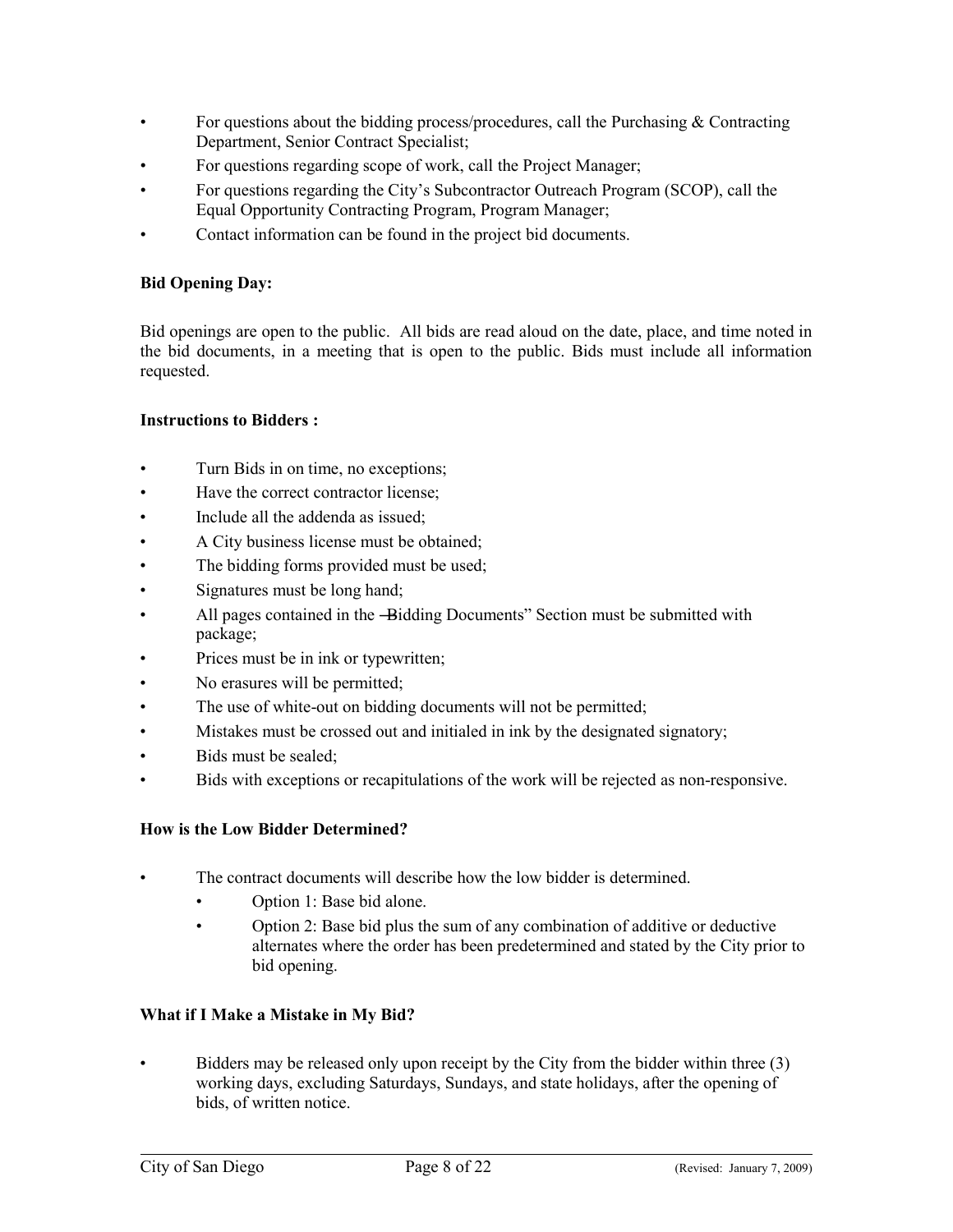- Bidders may be released based only upon proof of honest, credible, clerical error of material nature, free from fraud or fraudulent intent, and of evidence that reasonable care was observed in the preparation of the bid.
- Errors in judgment are not adequate grounds for release.

# **What is the procedure for submitting product substitutions?**

- Many contracts require a list of proposed substitutions for review. The protocols and timelines for substitutions will vary dependent on the project. READ YOUR DOCUMENTS CAREFULLY!
- All contracts require substitutions to be flagged for the owner.
- The contract documents require technical data that allows the City to review the material for compatibility with its intended purpose, and to be assured of product equality;
- Unless the contract specifically states —sole source, no substitution allowed," the City will consider substitutions:
- Typically City policy is to mention at least two brand names for contractor use;
- However, if only one is known, then only one name will be listed;
- But, regardless of the number of named brands,  $-\omega r$  equals" are accepted. If the documents specify —sole source", then no substitutions are allowed.

### **Can I make a substitution on my subcontractor list?**

- It depends on the reason. The City follows the State of California Public Contract Code Sections 4100-4114.
- If it is a mutual agreement by both parties, the subcontractor may write a letter to the City stating they do not object to the substitution. The City may allow a substitution provided the subcontractor outreach is not affected.
- If it is not agreed upon by both parties, then the subcontractor may protest the substitution to the City and the work cannot commence in that area until the issue is resolved..
- In all cases, the prime contractor must submit a request to substitute in writing to the City. The City at is discretion, will make the final determination.
- The Contractor must maintain the level of subcontractor participation as listed at time of bid.

#### **Bonding Requirements:**

- Obtain and secure a City Business Tax Certificate at the City Operations Building;
- For bids of \$25,000 and more, a Bidders' Guarantee of Good Faith Bond is required, at 10% of the contract price, as a guarantee that the bidder will execute the contract. This may not apply to Minor Construction contracts. Please contact your Minor Construction administrator.
- Payment Bond (Materials and Labor), 100% of the contract, to satisfy claims of material suppliers and of mechanics and laborers employed on the work (\$25,000 and up);
- Faithful Performance Bond, 100% of the contract, to ensure a satisfactory product, on time, and the project is free from original or developed defects (over \$100,000);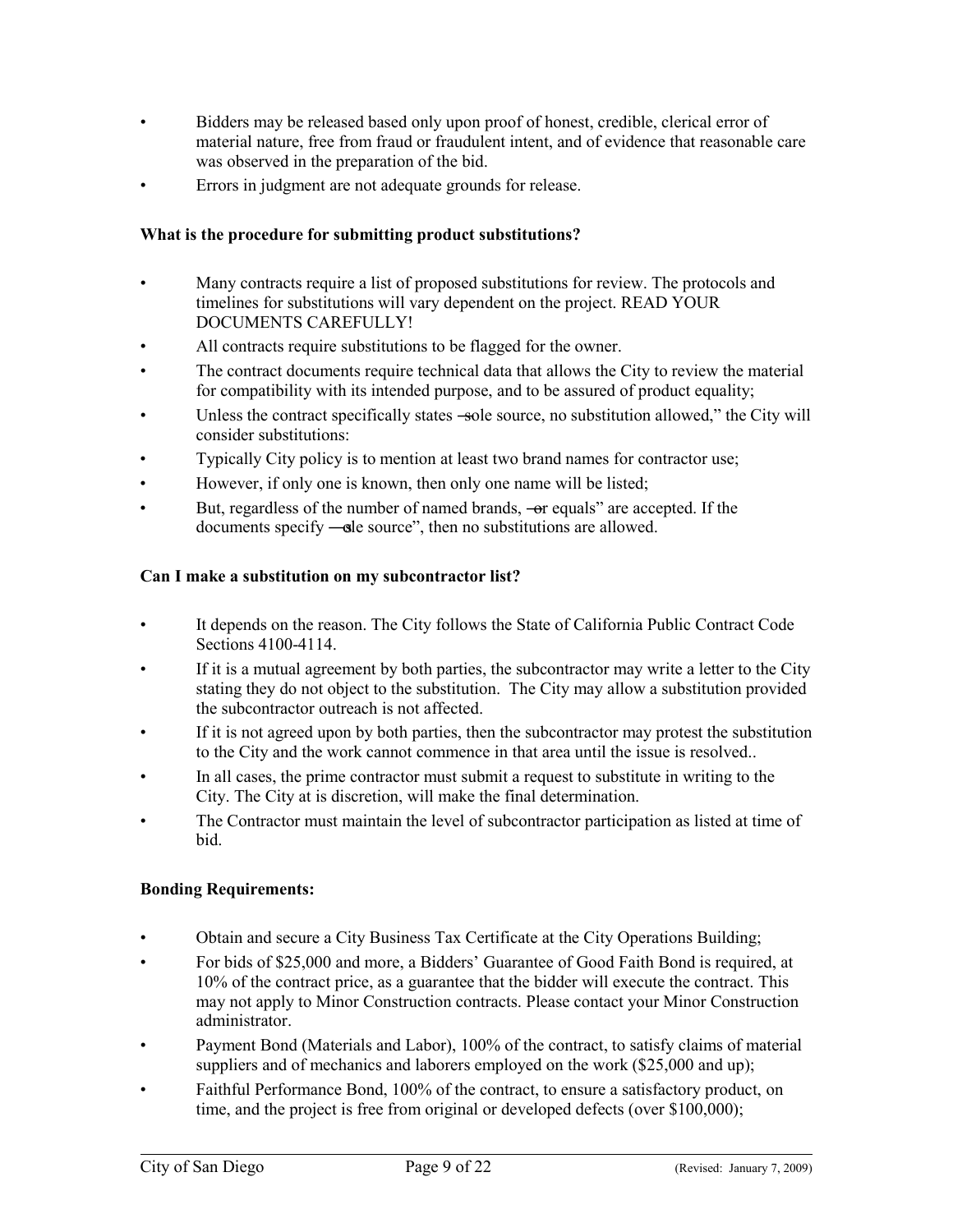- Bonds must be executed by a responsible surety as follows:
	- If the Work is being funded with state or local money, consistent with California Code of Civil Procedure section 995.670, the Surety must be an —Admitted Surety" authorized by the State of California Department of Insurance to transact surety insurance in the State of California.
	- In the work is being funded with federal money, the Surety must be listed in the U.S. Treasury Department Circular 570 and in conformance with the Underwriting Limitations as expressed therein.

# **Insurance:**

- The City requires the following insurance coverage (note: some contracts may require higher policy limits):
- Policy coverage must be in liability limits of not less than the following:

| Limits of Liability                           |             |
|-----------------------------------------------|-------------|
| General Annual Aggregate Limit                |             |
| (Other than Products/Completed Operations)    | \$2,000,000 |
| Products/Completed Operations Aggregate Limit | \$2,000,000 |
| Personal Injury Limit                         | \$1,000,000 |
| Each Occurrence                               | \$1,000,000 |
| Comprehensive Automobile Liability            | \$1,000,000 |
| Worker's Compensation Liability               | \$1,000,000 |

- Insurance requirements remain in full force during the life of the contract.
- Except for the State Compensation Insurance Fund, all insurance required by this Contract as described herein must be carried only by responsible insurance companies with a rating of, or equivalent to, at least  $-A$ , VI" by A.M. Best Company, that are authorized by the California Insurance Commissioner to do business in the State of California, and that have been approved by the City.
- The following insurance requirements may apply depending upon the type of contract (carefully review the contract documents for specific requirements.:
	- Commercial Pollution Liability Insurance
	- Contractors Hazardous Transporters Pollution Liability Insurance
	- Contractors Builders Risk Property Insurance
	- Railroad Protective Liability Insurance
	- Workers' Compensation Insurance for Work In, Over, or Alongside Navigable Waters
- In addition to providing insurance certificates for the aforementioned insurance requirements, Contract required endorsements shall be provided. Endorsements that do not comply with the Contract requirements will delay the award of the contract and may result in annulment of the award.

#### **Will I be awarded the contract?**

Yes, provided the following conditions are met: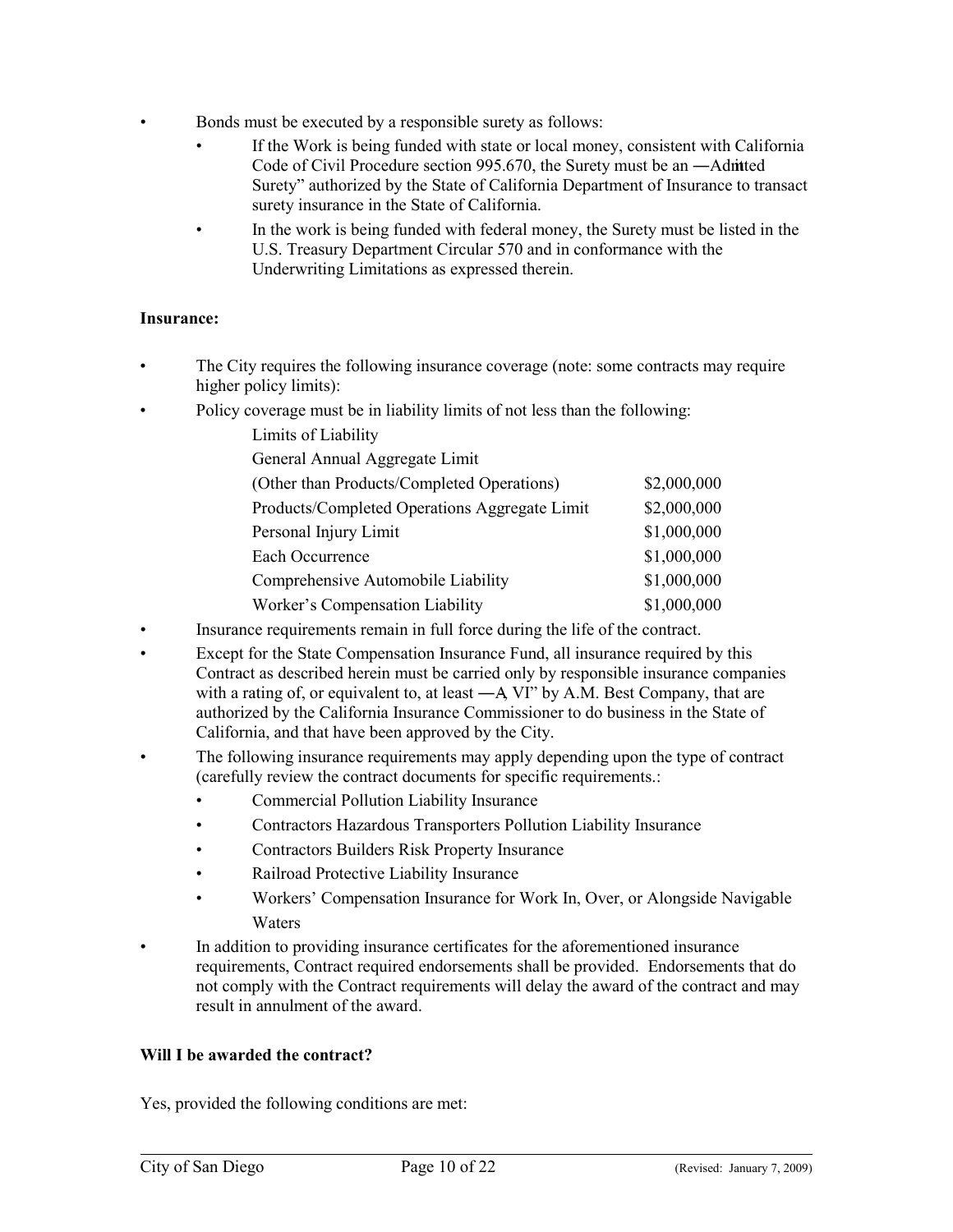- The bid was submitted on time and established as the low bid;
- Where applicable, you have met the stated provisions of the Equal Opportunity Contracting Program;
- You returned the signed contract along with insurance and bonds which are acceptable to the City and have obtained a City of San Diego Business License;
- You are able to hold the price for 90/120 (contracts vary) calendar days.

# **Once awarded the contract, when do I start?**

- City staff will contact the contractor for a pre-construction meeting;
- At the pre-construction meeting, a Notice to Proceed date will be determined.
- If this is a Minor Construction contract, you will be contacted by the Minor Construction Contract Administrator and be informed of your next steps.

### **What is Expected during the Contract?**

The City will assign an engineer to inspect and provide construction management of the project. This person will be the designated —single point of contact" for all contractual concerns.

- The City will enforce:
	- The contract documents:
	- Permits in the documents;
	- The Greenbook (Standard Specifications for Public Works);
	- The Uniform Building Code;
	- The City's Storm Water Pollution Prevention Permit;
	- All applicable local ordinances & municipal documents.
- Other persons authorized to enter a project site as City representatives are:
	- Equal Opportunity Contract Compliance Officers for audits and interviews;
	- SD Regional Water Quality Control Board Staff for Storm Water Compliance Inspections;
	- City Storm Water Compliance Officers for Storm Water Compliance Inspections;
	- Safety agencies and staff from OSHA or the City;
	- Others as designated by the Project Manager.

#### **You Must Comply with Equal Opportunity Contracting Requirements:**

#### EQUAL OPPORTUNITY CONTRACTING PROGRAM(EOCP)

- EOCP requires the submission of regular reports including:
- Workforce Report, page EOCP-AA(1-3);
- Monthly Employment Report, page EOCP-BB;
- Monthly Invoicing Report, page EOCP-CC;
- Certified Wage reports, Federal/State for prevailing wage projects.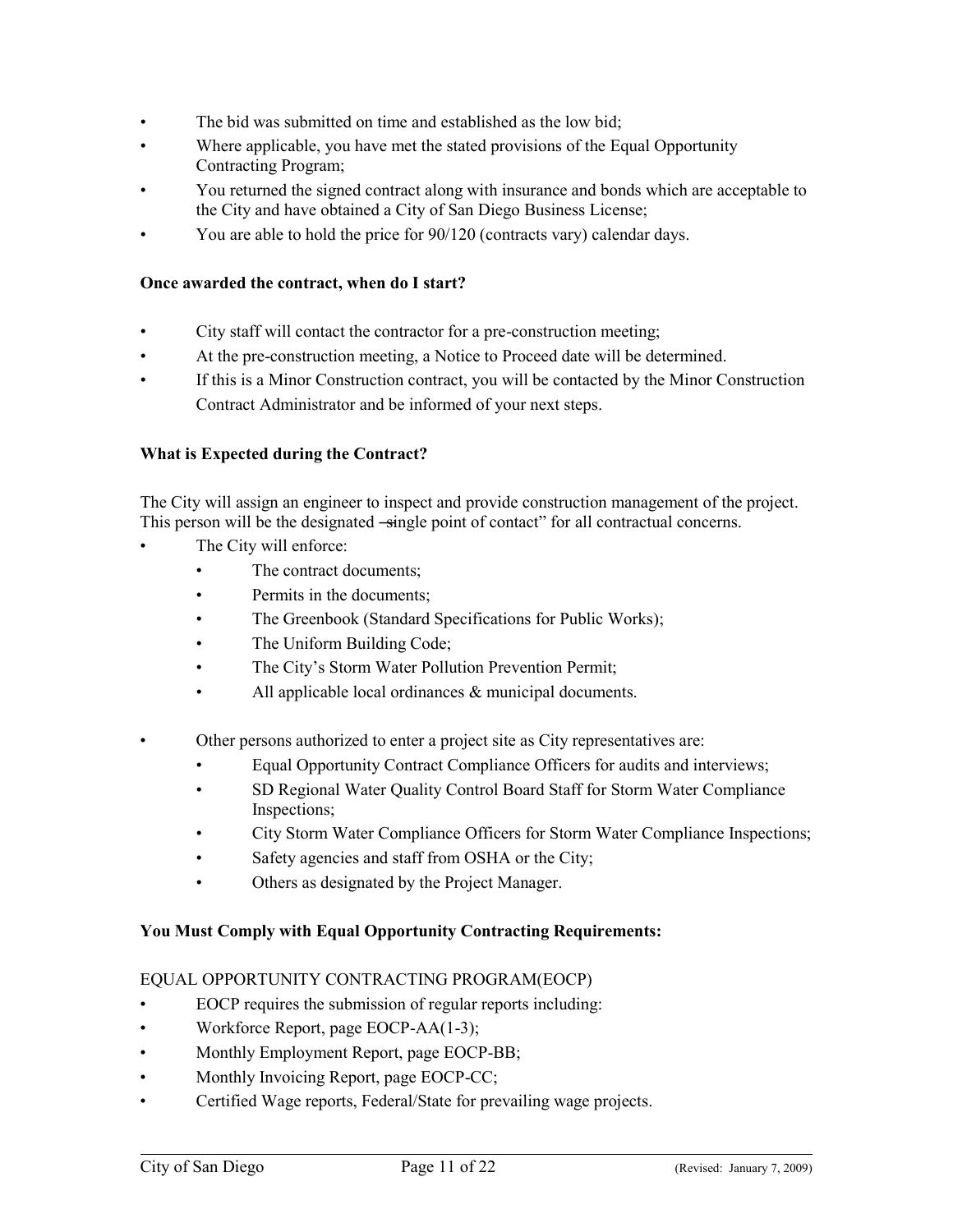NOTE: Minor Construction Projects under \$50,000 may be exempt from these requirements.

Read your documents carefully; each contract will state specifics.

### **AMERICANS WITH DISABILITIES ACT:**

- All City projects are subject to City of San Diego Resolution No. R-282153 adopted on June 14, 1993. All bidders should be aware of the provisions of Council Policy 100-04 which was established by the above numbered resolution. The policy applies equally to the Contractor and all Subcontractors.
	- Note: Contractor must make all lawful efforts necessary to direct citizens that are physically challenged who utilize the sidewalks, etc., in the right of way to safe access around the construction activities.

### **DRUG FREE WORKPLACE:**

• All City projects are subject to City of San Diego Resolution No. R-277952 adopted on May 20, 1991. All bidders should be aware of the provisions of Council Policy 100-17 which was established by the above numbered resolution. The policy applies equally to the Contractor and all Subcontractors.

#### **WAGE RATES:**

- Wage rates are determined based upon the funding source. Contract specifications will state if, and what type of wage rates are required.
	- No prevailing wages required.
	- State and/or Federal prevailing wages required (generally must pay the higher of two).

#### **Commencement of Work:**

• Commencement of contract work cannot start until such time as the City has issued a Notice to Proceed (NTP).

#### **Contract Documents may state:**

- Number of days, usually expressed in working days, allowed for projects completion;
- Interim milestones for completion of various site activities;
- Deadlines for commencement of site activities:
- Moratorium periods in which no construction activity may take place;
- Liquidated damages for failure to meet interim milestones and/or project completion.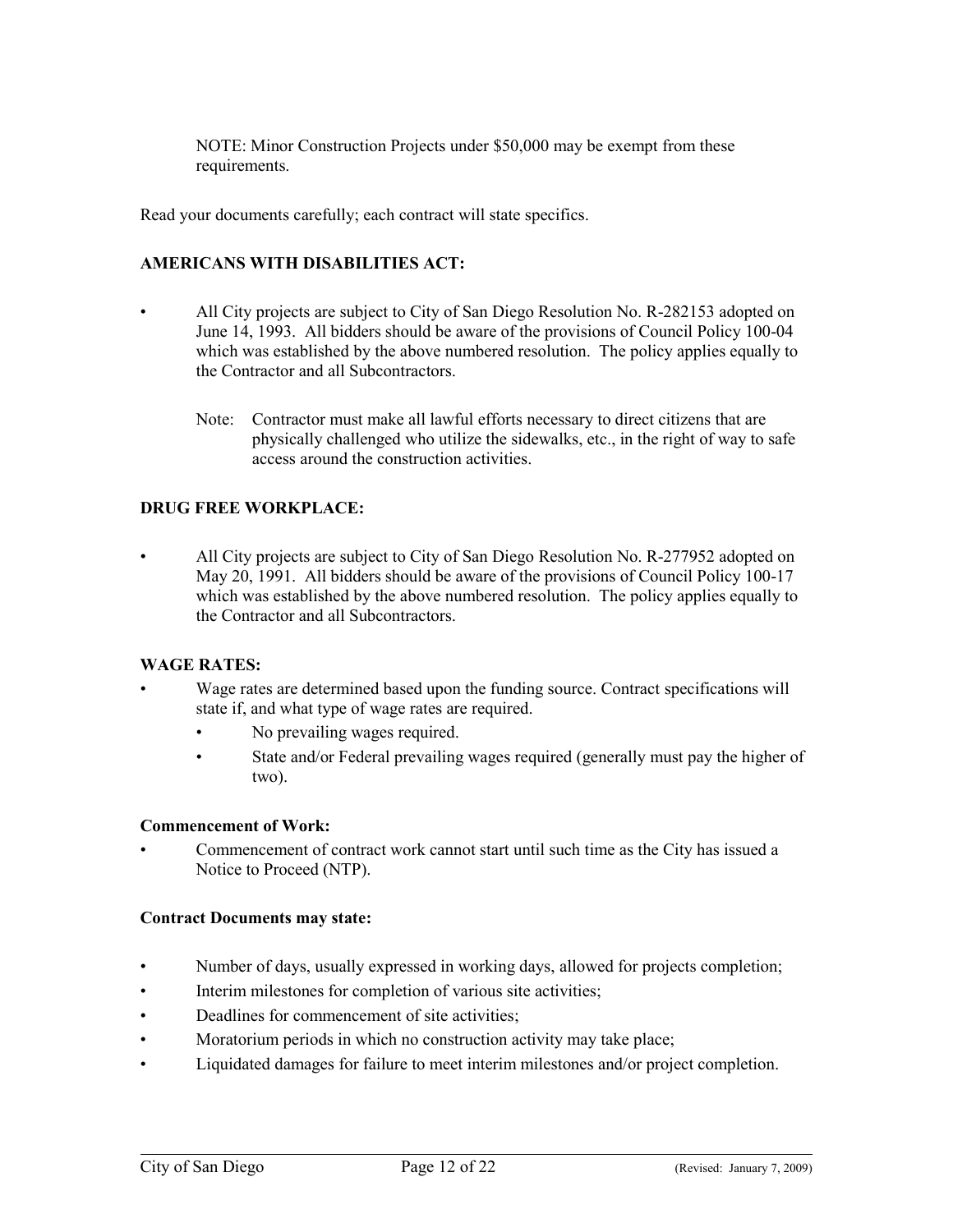Note: Some contracts may state contract durations expressed in calendar days.

# READ YOUR CONTRACT DOCUMENTS CAREFULLY!

### **Construction Schedule:**

While a construction schedule is required for all projects, the deadline for submission may vary.

### READ YOUR CONTRACT DOCUMENTS CAREFULLY!

#### **Schedule Expectations:**

- A well prepared contractor plans ahead by submitting thorough schedules that reflect input from subcontractors for effective project coordination.
- Schedules must show the project timeline from the Notice to Proceed to the end of the contract time. Typically, the contract will state that float time belongs to the project.
- The submittals and procurement are scheduled that reflect the proper order and procurement of materials and equipment.
- Schedules should reflect a critical path and all activities necessary to do the work broken down in to activities to fully —manage" a project.
- Schedules must reflect start-up, testing, walkthroughs, and final acceptance.
- Schedules must be updated monthly.

Work will not commence without a schedule.

#### **Working Day Determination:**

The City typically calculates contract time as follows:

- Non-working days are:
	- Saturdays and Sundays;
	- Any day designated as a holiday by the Agency;
	- Any day designated as a holiday in a Master Labor Agreement;
	- or as further defined by the SSPWC (Section 6-7.2 Working Days).
	- Note: Some contracts may state contract durations expressed in calendar days. Read your contract documents carefully.

#### **Order of Precedence of Contract Documents:**

The order of precedence when conflicts in the contract documents occur is: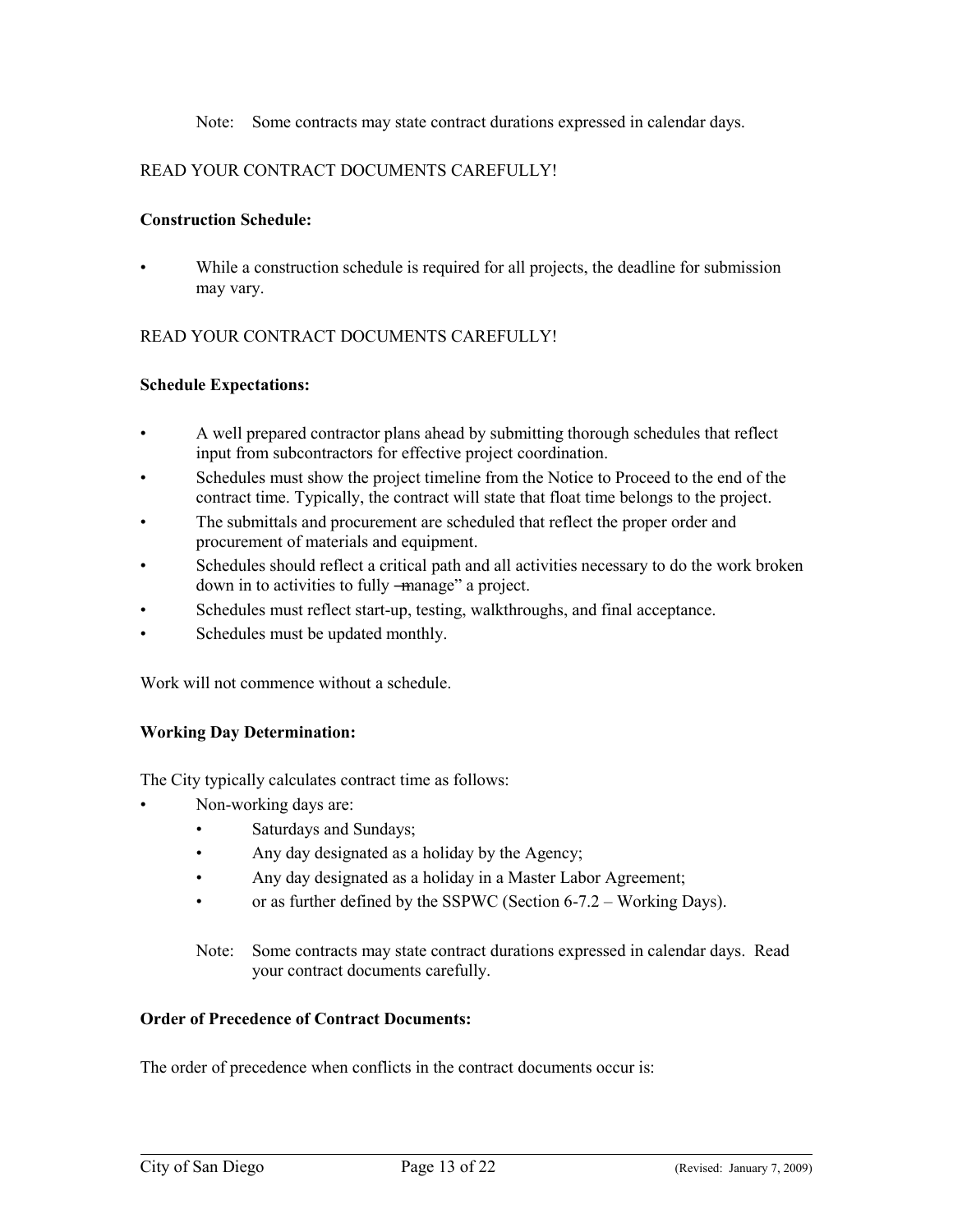- 1. Permits from other Agencies as may be required by law
- 2. Change Orders and /or supplemental agreements; whichever occurs last
- 3. Contract Agreement
- 4. Addenda
- 5. Bid Forms
- 6. Notice Inviting Bids
- 7. Instructions to Bidders
- 8. Approved Shop Drawings and Working Drawings
- 9. Supplementary Special Provisions (SSP)
- 10. Technical Specifications
- 11. Plans
- 12. Standard Drawings
- 13. Standard Specifications Amendments and Supplements
- 14. Standard Specifications e.g., Greenbook and Caltrans Standard Specifications
- 15. Reference Specifications

The figured dimensions shown on the Drawings and in the Specifications may not, in every case, agree with scale dimensions. Figured dimensions take precedence over scaled dimensions, and large-scaled Drawings take precedence over small-scale Drawings.

For Design-Build Contracts items 5, 6, and 7 are replaced with RFP and RFQ documents respectively.

#### **Extra Work Situations:**

- Errors: A mistake in the contract documents.
- Omissions: Items not specified that are needed to complete the work.
- Unforeseen/changed condition:
- Subsurface or latent physical conditions materially differing from that represented in the contract;
- Unknown physical conditions.
- If the City agrees that scope has changed from or was not a part of the contract documents, a Change Order will be issued.

#### **How does the Change Order Process Work?**

- If the project is a unit price and the extra scope is a change in quantities, the City will issue a change order adjusting the quantities.
- If the project is lump sum or the extra scope is not incorporated into a unit price system, the City will negotiate ahead of time a price that is mutually agreed upon.
- If the project is a unit price and the extra scope is a change in quantities in excess of  $25\%$ , the Contractor and/or the City may negotiate a new price for the individual unit of work.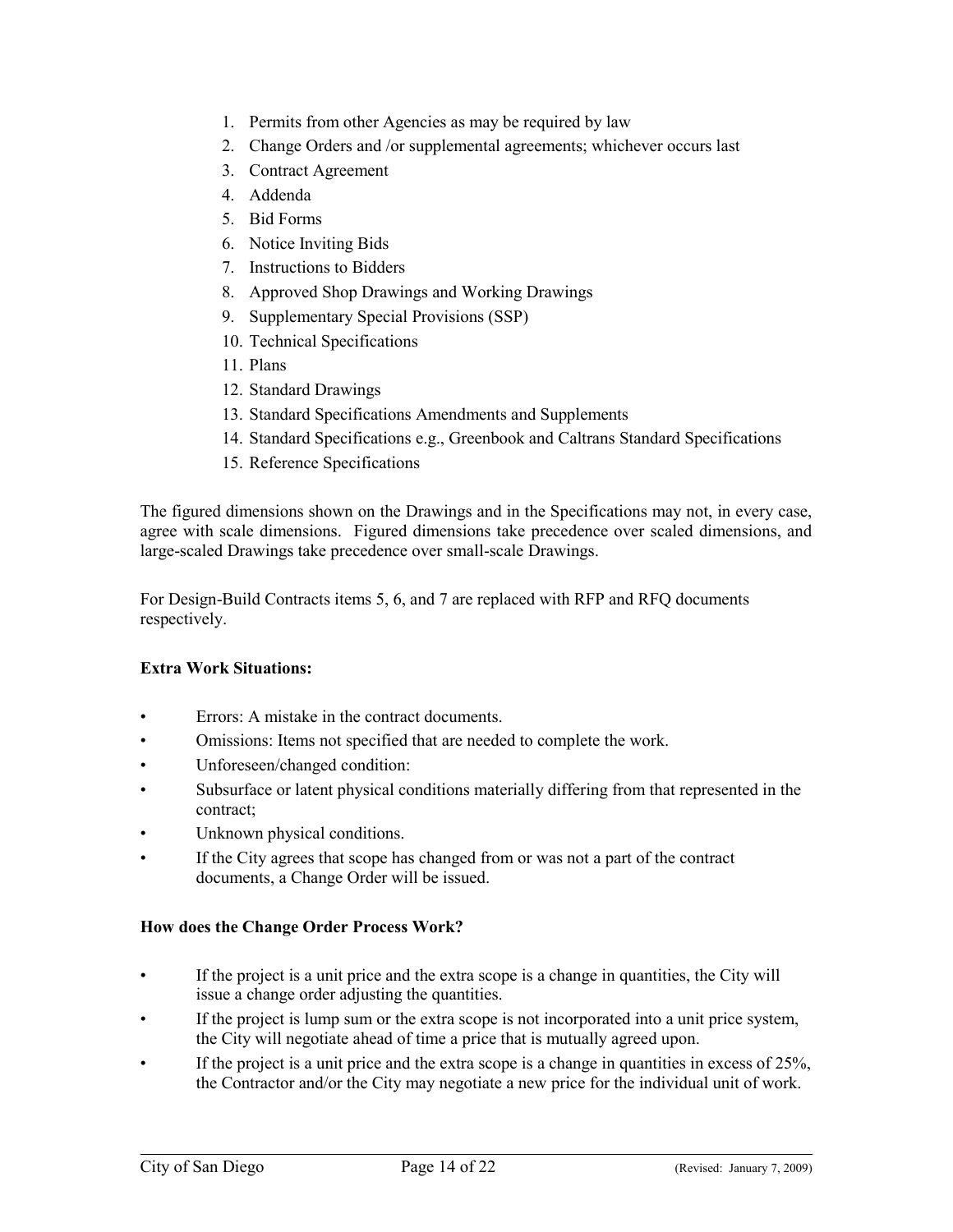- If an item of work or an accumulation of items of work, whether lump sum or unit price, results in a 25% or more increase or decrease in the contract price, the Contractor and/or the City may negotiate a new price for the project as a whole .
- If the price cannot be agreed upon, the —Time and Material" ( $T\&M$ ) will be utilized.
- The work will be tracked by both parties and the actual costs accounted and paid for with the City's added markup.

# **Disputed Work Procedure:**

- If the work is not considered extra scope by the City, the Greenbook section titled, ―Disputed Work‖ will be utilized.
- The work will be directed to continue and the work will be tracked like  $T\&M$  by both parties.
- The issue will be either negotiated during or at the end of the project, or through mediation/litigation.

# **Expected Mark-Ups:**

The allowance for overhead and profit will not exceed the following schedule and will apply to Change Orders which increase or decrease (credit) the contract price:

### **Prime performs the work:**

|   |               | Overhead   | Profit     |
|---|---------------|------------|------------|
| ٠ | $Labor =$     | 10 percent | 10 percent |
| ٠ | $Materials =$ | 10 percent | 5 percent  |
| ٠ | Equipment $=$ | 10 percent | 5 percent  |

- No payment will be made for small tools and equipment valued at less than \$200
- To the sum of the costs and markups, actual increase in the Contractor's bond premium caused by the Extra Work shall be added as compensation for bonds

#### **Subcontractor(s) perform the work:**

 The Contractor may add 5 percent of the subcontractor's total cost for the extra work. Regardless of the number of hierarchical tiers of subcontractors, the five percent (5%) which is the Contractor's allowance for overhead  $(3.5%)$  and profit  $(1.5%)$  may be applied one time only to the performing subcontractor's total cost.

# **Red-lines Drawings:**

- Contractor must maintain accurate and complete red-lined plans for as-builts.
- The City must review and approve the on site red-lined plans on a monthly basis as a condition of payment of the progress billing.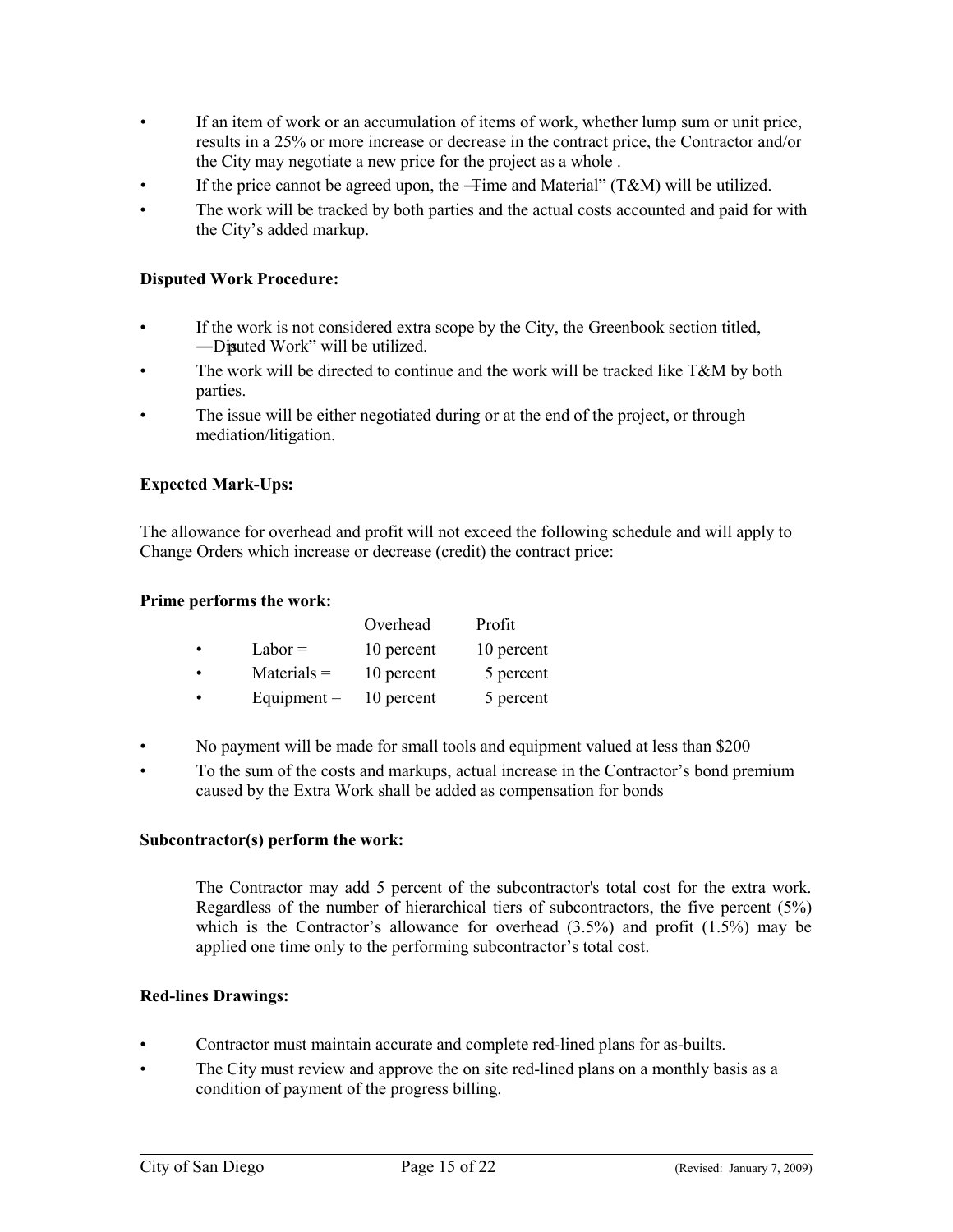- Prior to final billings being released, red-lines must be submitted Underground Service Alert of Southern California.
- At least two (2) working days prior to commencing any excavation, the contractor must contact DIG-ALERT.
- The contractor is responsible for locating all existing utilities and substructures as shown on the plans and/or marked out on the street to prevent damage to such facilities and to identify any conflicts with the proposed work.

# **Utility Mark-Outs:**

- Markouts shall not be placed in the public right-of-way more than thirty (30) days prior to the commencement of excavation work perform in connection with an installation. If the excavation work is not commenced within thirty days of the placement of the Markout, the Markout shall be immediately removed.
- Per Muni Code (62.1106) Markouts shall be removed from all surfaces in the public right-of-way, including decorative surfaces, within thirty (30) days of the completion of the excavation work, if the work is completed, but in any event no later than sixty (60) days from the date the Markout is placed in the public rightof-way..

# **Project Site Maintenance:**

- The contractor must keep the work site clean and free from rubbish and debris.
- All construction debris and the like, must be disposed of in an approved City or County sanitary fill. This includes unused spoils, etc.
- Staging areas and material stockpile areas are to have controls to prevent untidy, messy and unacceptable trailing of material into the street.
- Cones, construction equipment and traffic control material, etc. should be consolidated when not used to keep the community and surrounding areas reasonably tidy.
- All people at the work site must observe all safety regulations such as traffic control vest, hard hat, safety shoes, safety glasses, etc.
- On site workers will not use offensive language or gestures.

# **Storm Water Pollution Prevention Instructions:**

The City expects construction sites to be maintained and prepared to control the erosion and sedimentation from their activities.

# **Affidavit of Legal Disposal:**

As a condition of final payment, the contractor must submit a signed and notarized affidavit stating that brush, debris, trash, and surplus materials resulting from the project have been disposed of in a legal manner.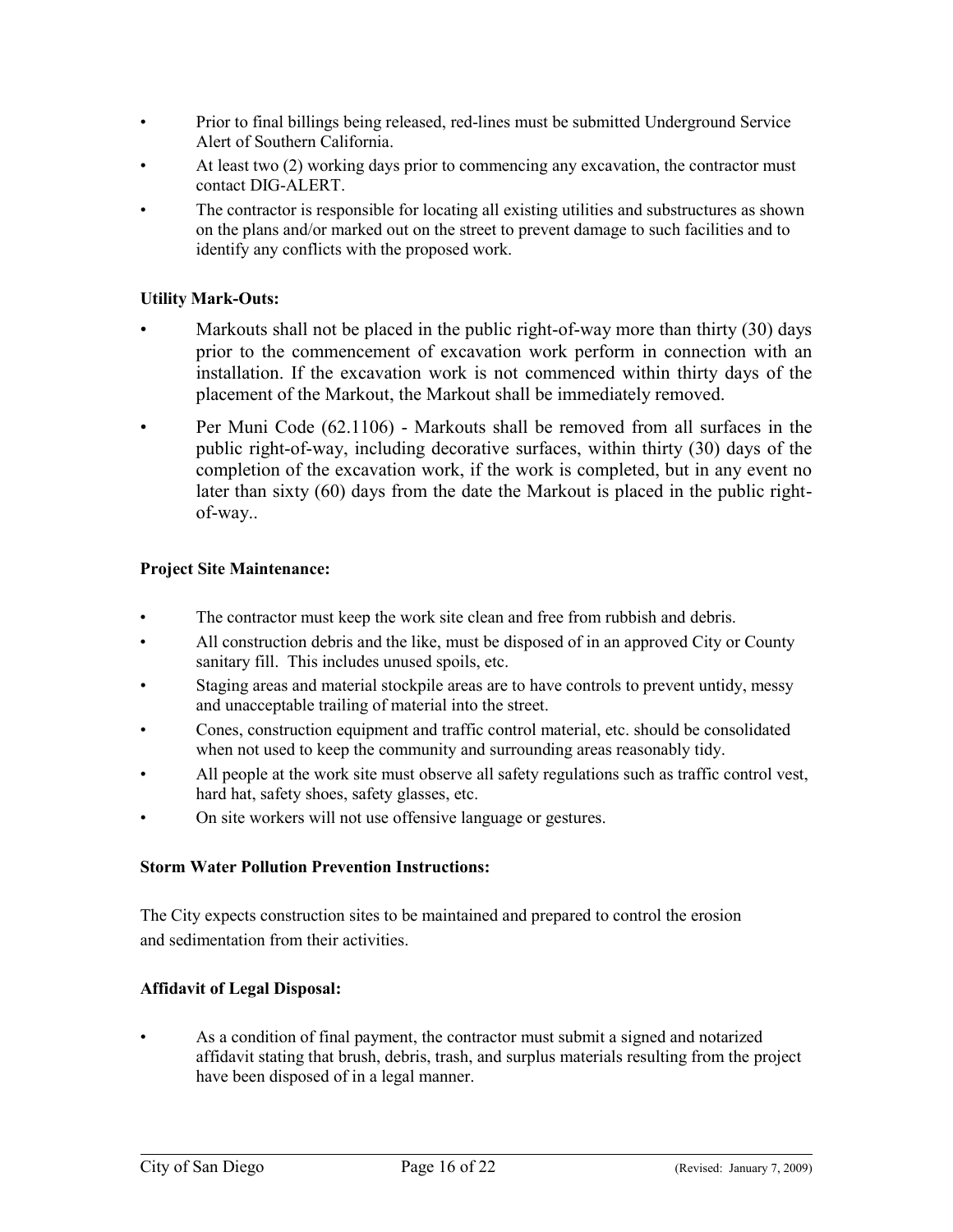• The Affidavit of Legal Disposal will be provided by the City's Project Manager or Resident Engineer upon completion of the project. The City's contract documents will contain a sample Affidavit of Legal Disposal.

### **Sanitation:**

• The contractor must provide and maintain enclosed toilets for the use of employees engaged in the work.

### **Temporary Light, Power and Water:**

The contractor must furnish the necessary light, water and power to complete the job unless noted otherwise.

### **Protection & Restoration of New/Existing Improvements:**

- The contractor is responsible to adequately protect new and existing work.
- The contractor must be responsible for any public and private property adjacent to the work and must exercise due caution to avoid damage to such property.

### **Historic Stamps:**

• Please be aware that the plans and specifications show where these items are in the curbs, sidewalks and ramps. Every effort must be made to preserve and/or relocate them.

#### **Survey Monuments:**

The contractor must protect survey monuments that may exist in the sidewalks, ramps, streets, or center of streets. If requested, the City will tie-out monuments to protect their integrity as part of the project staking (City projects only). However, failure to call and obtain this service resulting in destroyed monuments will require the contractor to hire a private CA Licensed Surveyor to reinstall it at the contractor's expense.

#### **Trench Work and Plates:**

- For prefabricated pipe, the maximum length of pipe that can be laid at one time is 500 ft. or the distance necessary to accommodate the amount of pipe installed in a single day, whichever is greater.
- No open trenches must be allowed overnight or during nonworking hours unless prior written approval is received from the City.

#### **Traffic Control/Permits:**

• If traffic control drawings are not part of the plans: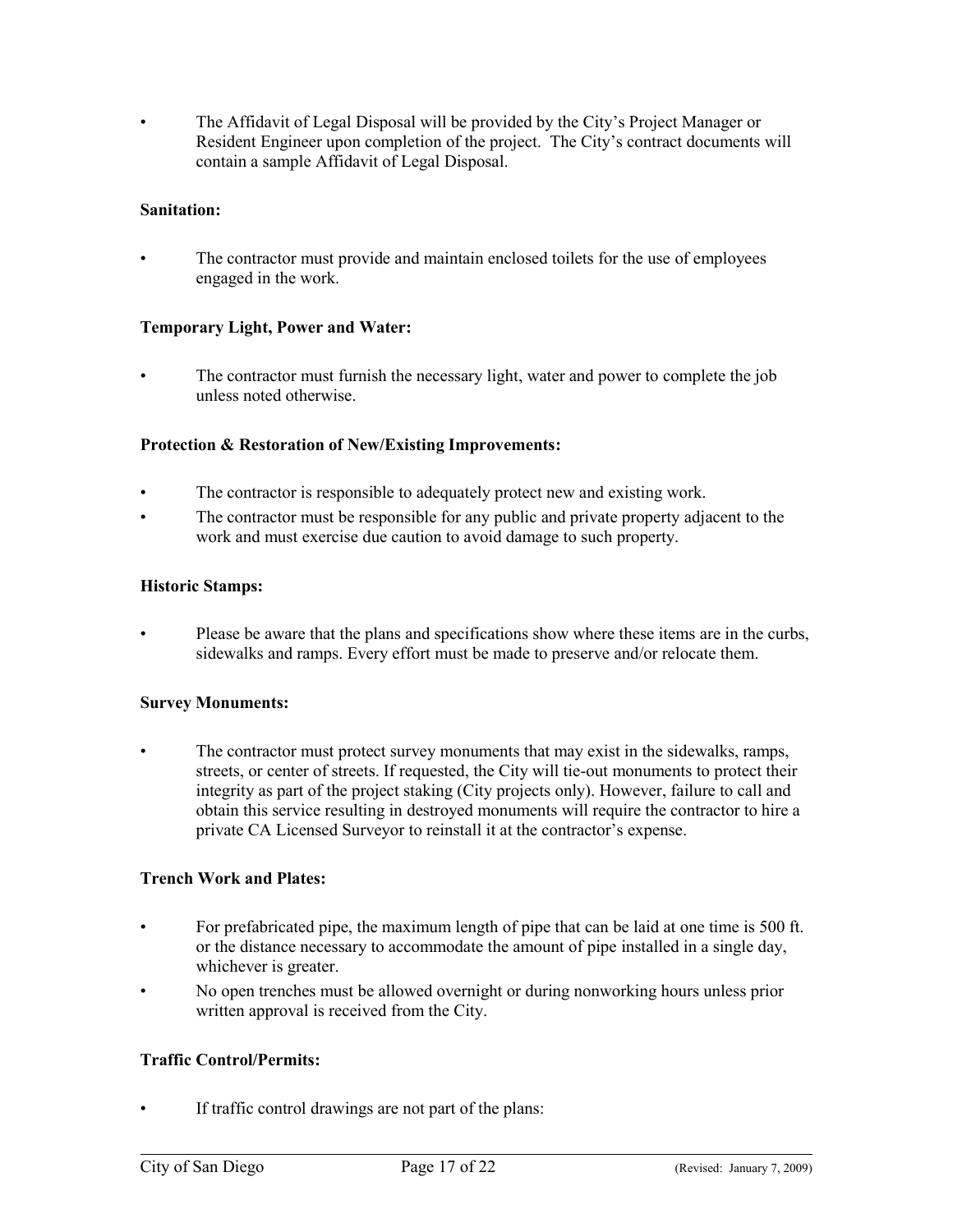- Contractor must design and submit traffic control shop drawings for approval
- If traffic control drawings are part of the plans:
- Contractor must submit these pre-approved drawings and obtain a permit.
- Permits for Capital Projects are done through Transportation and Drainage Design Division.

NOTE: Permit fees for City projects are waived.

#### **Staging Area:**

- Prior to the start of construction, the contractor must obtain permission by the owner for any area being considered for storing of materials, equipments, staging, etc.
- In addition, the contractor must obtain a permit from the Planning Department to ensure staging is a permitted use for the property.
- For the use of the street for any storage proposed, contractor must submit for approval detailed plans showing the location of any proposed temporary street storage.

### **Water Usage:**

The contractor must purchase all water required for construction, except water used for initial filling and final flushing of a new pipeline (and in the event of a fire).

#### **Project Close-Out Definitions:**

- Substantial Completion means the project can be used for its intended purpose with the exception of —mor" punchlist items.
- Punchlist is a list of items requiring corrective work in order to comply with the contract.
- Notice of Completion (NOC) is the document recorded by the City with the County Recorder to record the project as 100% complete and the contractor has completed their contractual obligations. Its recordation date stipulates the date the warrantee and Stop Notice periods commence.

#### **Project Close-out Procedure:**

- The contractor notifies the City that work is complete and requests a walkthrough.
- The City evaluates requests and if agrees the work is substantially complete, organizes a walkthrough.

#### **Walk-through attendees:**

- Operations and maintenance staff
- Consultants, Project Managers, Designers
- Landscape advisor staff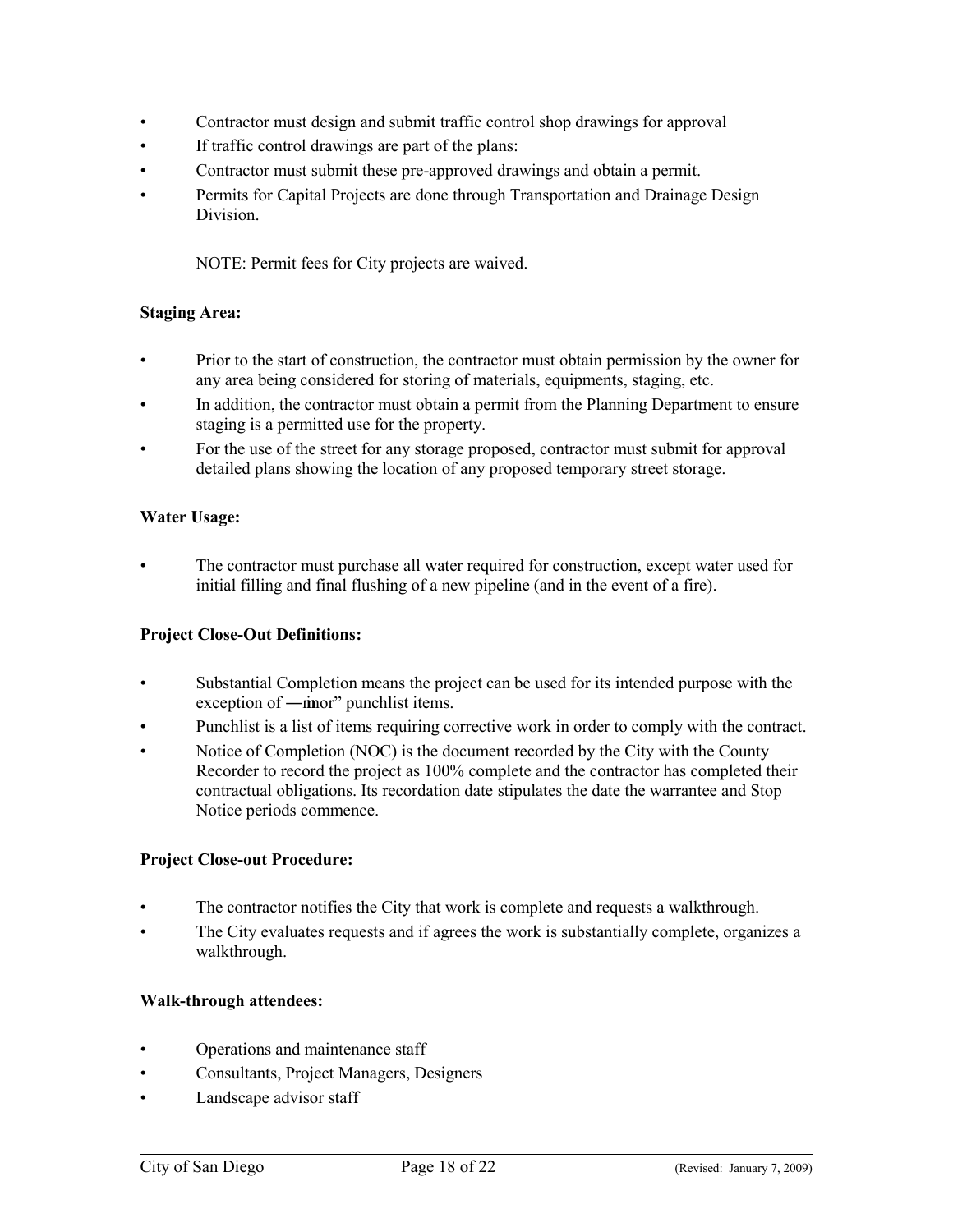- Client departments.
- The City will compile the remarks from the walkthrough attendees and provide an official list for the contractor.
- The City may add to the list if items are found that are not completed-we try to avoid this as much as possible, but must ensure compliance.

Note: If the list becomes so burdensome to compile due to an overwhelming number of items, the City may cancel the walkthrough.

- Timeframe to compile a punchlist is typically 13 days to complete and submit;
- Timeframe to complete a punchlist is typically 20 working days.

### **Liquidated Damages (LD's):**

- LD's are \$500/calendar day per Greenbook or as stipulated in the contract documents.
- LD' will be assessed when the contractor does not complete work within the contract time.
- LD's may also apply to interim milestones.
- If the City utilizes all or part of the improvement, LDs may end.
- LD's can continue through substantial completion to final completion.

#### **Warranty and Guarantee:**

- All work must have a one year warrantee from the date of official acceptance from the City.
- Technical specifications may provide a warrantee period greater than one year.

#### **Progress Payments:**

- The contractor is paid on a monthly basis on a date and time that is mutually agreed upon.
- The contractor submits a draft estimate which is discussed and confirmed by the City:
- For unit prices, take offs are established as method of payment;
- For lump sum, a schedule of values is used and a percentage of work completed is agreed to.
- Upon agreement of the scope performed, the contractor submits a fresh copy of the billing to the City.

NOTE: Minor Construction Contracts under \$100,000 may receive weekly progress payments.

- "Payment to the contractor will be made only for the actual quantities of contract items constructed in accordance with the Plans and Specifications.―
- There are times when materials can be paid for in advance. This is on large projects and is outlined in the contract documents for that project.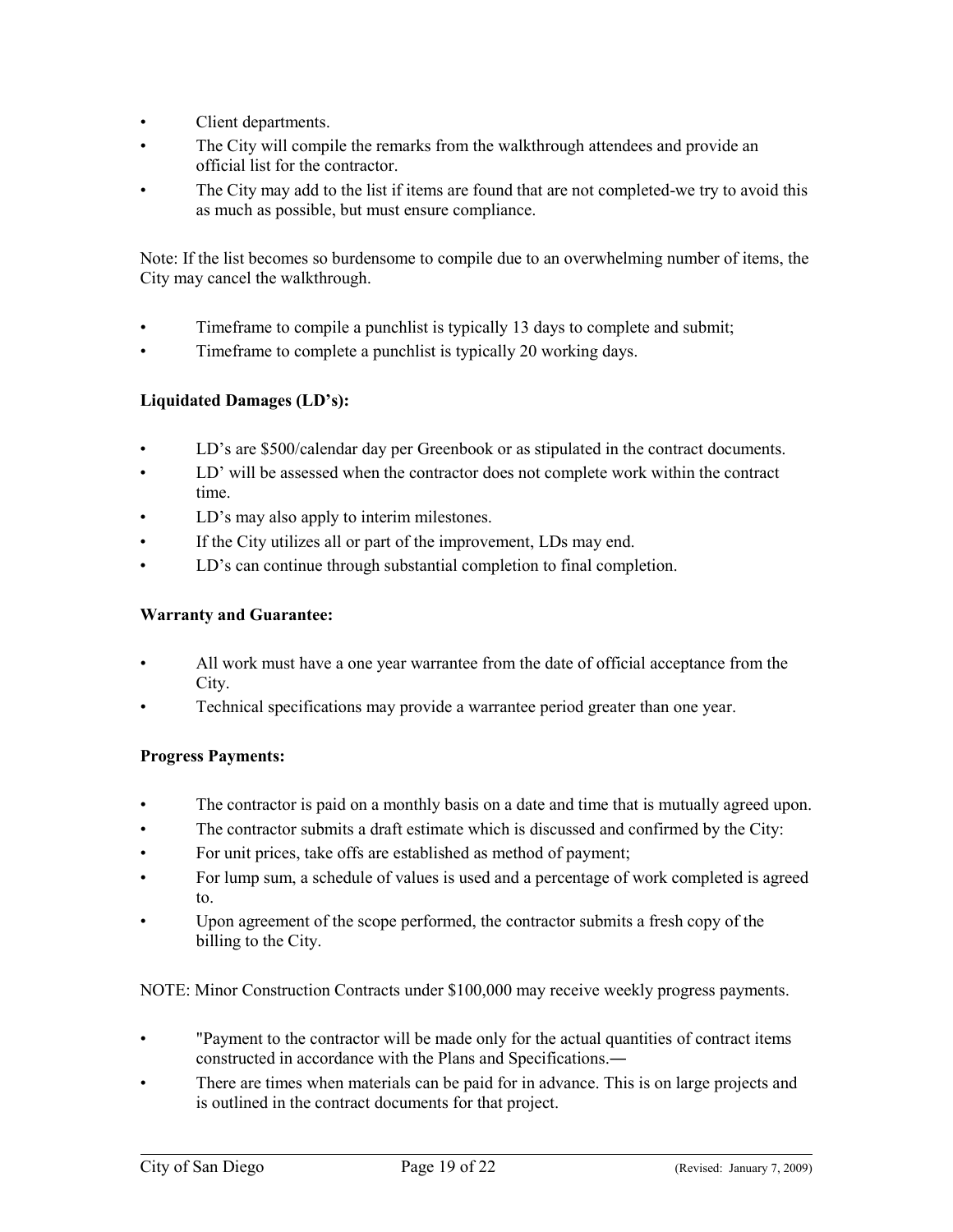- The City requires certain documents prior to payment :
	- proof of updates to the as-builts;
	- submittal of updated schedules;
	- submittal of EOCP paperwork.
	- Progress payments have 5% withheld as either:
		- a retention account by the City, or;
		- an escrow account held jointly by City and the contractor.

# **Final Payments:**

- The contractor will be paid for the work, minus the retention, when the work is 100% complete provided all required paperwork is submitted.
	- 1. Once the work is 100% complete, the City will issue a Notice of Completion (NOC);
	- 2. The City will send the contractor a -Release of Claims" to return prior to retention release;
	- 3. After the elapse of 35 calendar days, and if no Stop Notices are filed, retention will be released.

# **Stop Notice Procedure:**

# **How does the Stop Notice procedure work?**

- At the time of bid, the City receives a list of subcontractors from the Prime whose value of work is more than one-half of one percent (0.5%).
- A Stop Notice form is to be filed with the City within 30 days after recording of the NOC or cessation of work , if such notice is recorded. A Stop Notice claimant is not limited to only a listed/non-listed subcontractor. Any subcontractor or materialmen of any tier may submit a Stop Notice.
- For non-listed subcontractors, proof of a direct contractual agreement between the prime and subcontractor must be submitted in the absence of a Preliminary Notice.
- A Preliminary 20-day Notice must be filed within 20 days of completion of the service. Any person that has no direct contractual relationship with the contractor, may file the Preliminary Notice, but no payment must be withheld from the contractor pursuant to that notice unless the person has caused written notice to be given to the contractor, and the public agency concerned, not later than 20 days after the claimant has first furnished labor, services, equipment, or materials to the jobsite. Preliminary 20-day Notice (public work)" means a written notice from a claimant that was given prior to the assertion of a claim against a payment bond, or the filing of a Stop Notice on public work.
	- Note: Pursuant to California Civil Code § 3181 an original contractor (prime contractor) is not an authorized claimant eligible to file a Stop Notice on public works. Therefore, a prime contractor is not eligible to file a Preliminary 20-day Notice.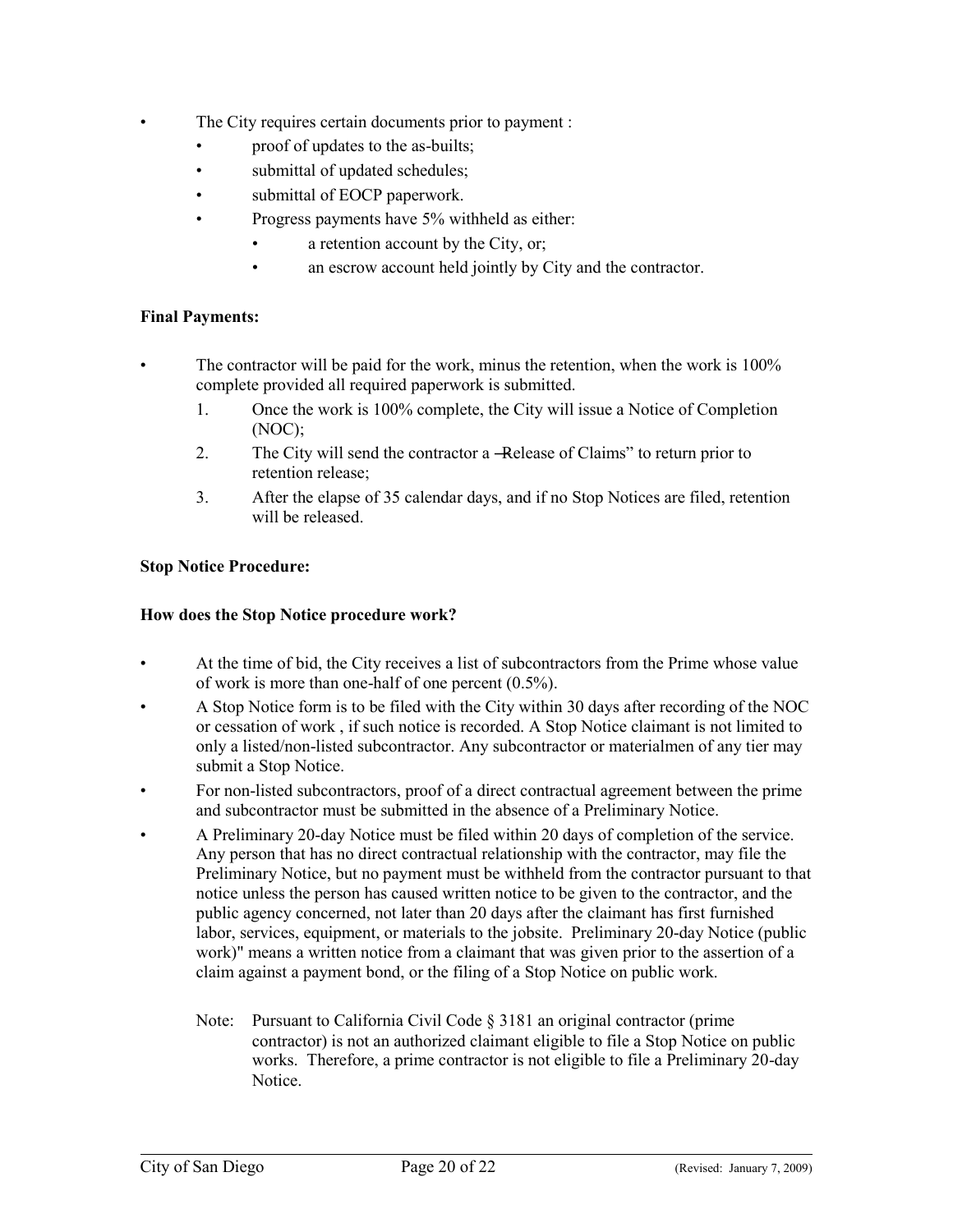# **What next?**

- The subcontractor may either work out the matter with the prime and send to the City a —Relase the Stop Notice," or;
- File a suit in court to resolve the matter. This is termed, —perfecting the Stop Notice." In this case, the City will hold the funds until the courts advise;
- Prime Contractor may file a -Release Bond" in an amount equal to 125% of the Stop Notice amount.
	- This Release Bond cannot be issued by the same Surety that issued the Payment Bond on the contract.
	- The City, upon receipt of an acceptable bond, will release the amount withheld for the Stop Notice.
- If neither of the two above is done, after 120 calendar days from the NOC recordation date/cessation of work, the Stop Notice becomes void.

### **What can hold up my payment?**

- LDs may be withheld for delivering a project behind schedule.
- Retention withholdings (5%).
- Stop Notices that are in addition to those above and are 125% of the claimed amount.
- There are times, when retention funds are all that is left in a project towards the end of the contract and they are utilized to cover Stop Notices.

#### **Contractor's Performance Evaluation:**

- All prime contractors are evaluated at the end of the project on factors such as those shown on next page.
- All contractors receive a copy for their files and have the right to appeal their rating.
- The City uses this form to track the performance of contractors over time.
- Information contained in the evaluations may be used to determine a contractor's responsibility on future projects.

#### **Useful Contacts at the City of San Diego:**

Rosemary Stefanatz, Senior Contract Specialist Purchasing & Contracting Department 1200 3rd Avenue, Suite 200 San Diego, CA 92101 Telephone: 619.235.5264 Facsimile: 619.236.5904

Glenn Meyer, Principal Contract Specialist Purchasing & Contracting Department